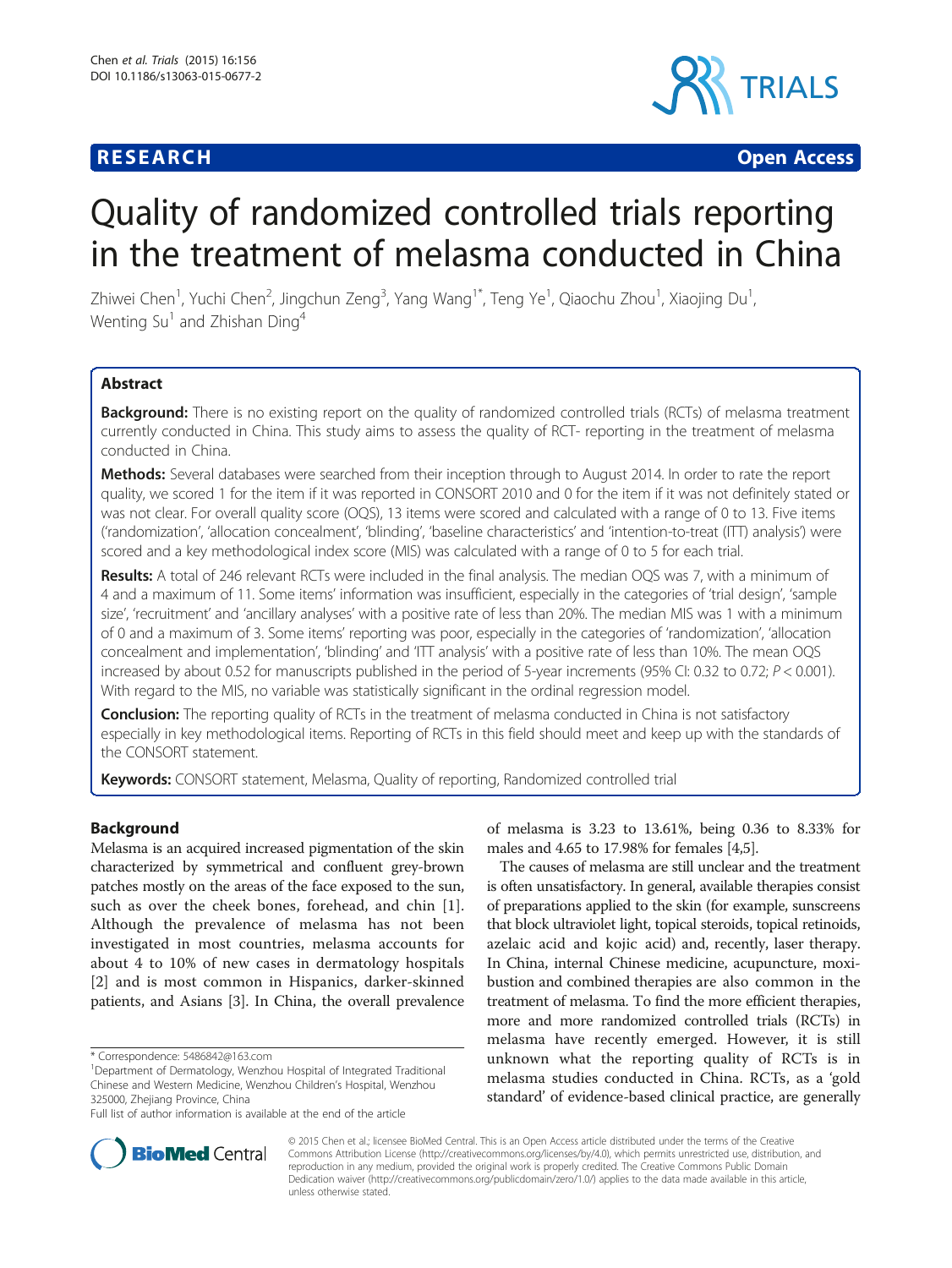<span id="page-1-0"></span>considered to have the highest level of credibility in determining efficacy of a new treatment [[6](#page-4-0)]. A well-conducted RCT reporting on melasma is an effective tool to scientifically present evidence for duplication, experts' evaluations, peer review decisions and systematic reviews. Biased results of RCT reports with poor quality will mislead treatment decisions and the formulation of a national public health strategy [\[7,8](#page-5-0)].

The aim of this study was to assess the quality of RCT-reporting in the treatment of melasma conducted in China. Furthermore, we will be able to advise on improvements in the reporting quality in this field after we know the status.

#### Methods

## Search strategy

The following databases were searched from their inception through to August 2014: the Cochrane Central Register of Controlled Trials (CENTRAL), MEDLINE, EMBASE, CINAHL, AMED, the Chinese Biomedical Database, China National Knowledge Infrastructure, Wanfang databases and VIP Information. Other resources were: reference lists of eligible studies and previous systematic reviews were also reviewed to identify further eligible studies. The following search terms were used in Chinese and English: melasma, melanosis, chloasma, randomized trials, RCT, China, and so on.

#### Inclusion and exclusion criteria

Types of studies: RCTs that assessed the effect of any intervention for melasma conducted in China. However, quasi-randomized trials, non-randomized, cross-over RCTs, case reports, and case-control were excluded. All RCTs had to be performed in China and mainly by Chinese researchers.

Types of interventions: we considered all types of interventions; this included studies that compared at least one active treatment with a control, which may be a placebo or an alternative intervention.

Types of participants: people of all age groups and ethnic backgrounds who had a clinical diagnosis of melasma made by a physician.

## Assessment of reporting quality Rating of overall reporting quality

In order to rate the report quality, we scored 1 for the item if it was reported in CONSORT 2010 [\[9,10](#page-5-0)] and 0 for the item if it was not definitely stated or was not clear. For overall quality score (OQS), 13 items were scored and calculated with a range of 0 to 13 (Table 1) [[8,10,11\]](#page-5-0).

## Rating of key methodological items

Five key methodological categories of 'randomization', 'allocation concealment', 'blinding', 'baseline characteristics'

Table 1 Overall quality of reporting rating using items from the Consolidated Standards for Reporting Trials (CONSORT) statement (n = 246)

|    | Item Criteria                            | <b>Description</b>                                                                                                                                                                    | Number of<br>positive trials | $\%$          | Cohen's $\kappa$<br>coefficient | 95% CI           |
|----|------------------------------------------|---------------------------------------------------------------------------------------------------------------------------------------------------------------------------------------|------------------------------|---------------|---------------------------------|------------------|
|    | 'Randomized' in the<br>title or abstract | Study identified as a randomized controlled in the title or abstract                                                                                                                  | 226                          | 92 1          |                                 | $\mathbf{1}$     |
| 2  | Background                               | Adequate description of the scientific background and explanation<br>of rationale                                                                                                     | 70                           | 29            | 0.72                            | 0.63 to 0.79     |
| 3  | Trial design                             | Description of trial design (such as parallel, factorial) including<br>allocation ratio                                                                                               | 5                            | $\mathcal{P}$ | 0.69                            | $0.56$ to $0.75$ |
| 4  | Participants                             | Description of the eligibility criteria for participants                                                                                                                              | 194                          |               | 79 0.93                         | 0.85 to 0.99     |
| 5  | Interventions                            | Details of the interventions intended for each group                                                                                                                                  | 244                          | 99            | 0.75                            | 0.66 to 0.88     |
| 6  | Outcomes                                 | Definition of primary (and secondary when appropriate) outcome measures                                                                                                               | 201                          | 82            | 0.83                            | 0.74 to 0.98     |
| 7  | Sample size                              | Description of sample size calculation                                                                                                                                                | $\Omega$                     | $\Omega$      | 0.76                            | 0.68 to 0.97     |
| 12 | Statistical methods                      | Description of the statistical methods used to compare groups for<br>primary outcomes, subgroup analyses, or adjusted analyses                                                        | 241                          | 98            | 0.81                            | 0.72 to 0.93     |
| 13 | Flow chart                               | Details on the flow of participants through each stage of the trials<br>(number of patients randomly assigned, receiving intended treatment,<br>completing the protocol and analyzed) | 242                          | 98            | 0.95                            | $0.92$ to $0.98$ |
| 14 | Recruitment                              | Dates defining the periods of recruitment and follow-up                                                                                                                               | 31                           | $13 -$        | 0.69                            | 0.60 to 0.78     |
| 17 | Outcomes and<br>estimation               | For each primary and secondary outcome, a summary of results for<br>each group is given, and the estimated effect size and its precision<br>(for example, 95% CI)                     | 244                          | 99            | 0.82                            | $0.70$ to $0.96$ |
| 18 | Ancillary analyses                       | Clear statement of whether subgroup/adjusted analyses were<br>prespecified or exploratory                                                                                             | 19                           | 8             | 0.73                            | $0.65$ to $0.83$ |
| 19 | Harms                                    | Description of all important adverse events in each group                                                                                                                             | 113                          |               | 46 0.78                         | $0.73$ to $0.86$ |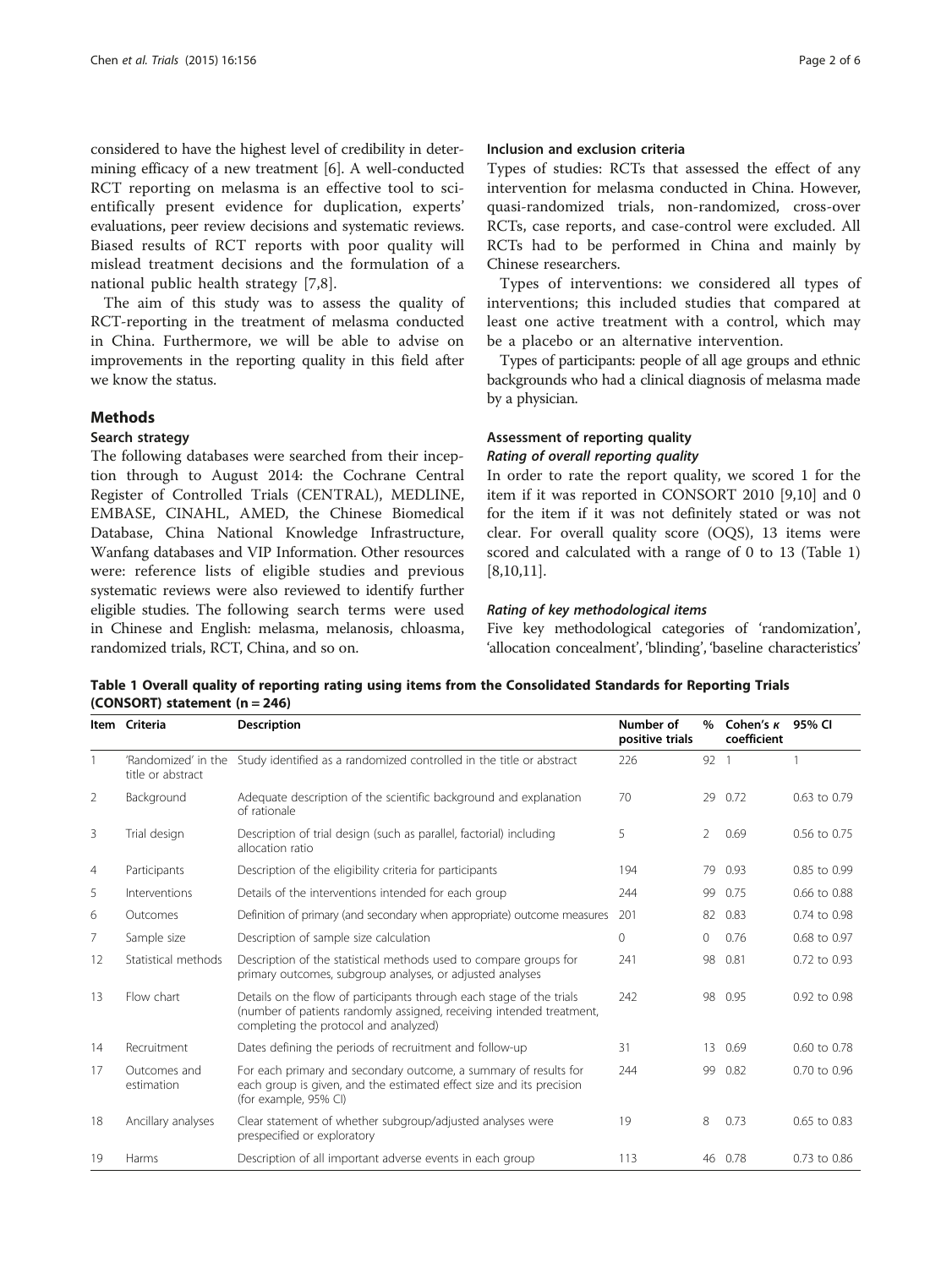<span id="page-2-0"></span>and 'intention-to-treat (ITT) analysis' have been assessed separately because they relate to potential sources of bias [[12](#page-5-0)-[14](#page-5-0)]. We then developed eight 'yes'/'no' items (Table 2), wording so that emphasis was placed on quality of reporting rather than adequacy of trial design. Each item was scored 1 if the method was appropriate and 0 if inappropriate or if the reporting was unclear. Five items were scored and a key methodological index score (MIS) were calculated with range of 0 to 5 for each trial.

#### Data extraction and analysis

Each article was reviewed by two independent investigators (YW and TY). Two investigators, blinded to each other's ratings, completed the rating form independently. Statistics used a modified CONSORT checklist with 18 items (Tables [1](#page-1-0) and 2). Cohen's  $\kappa$ -statistic was calculated to assess agreement between two assessors. Agreement was judged as poor if  $\kappa \le 0.20$ ; fair if 0.20 lower than  $\kappa \le 0.40$ ; moderate if 0.40 lower than  $\kappa \le 0.60$ ; substantial if 0.60 lower than  $\kappa \le 0.80$ ; good if  $\kappa$  higher than 0.80; and perfect if  $\kappa = 1$  [\[8,10\]](#page-5-0). Discrepancies were reviewed in detail and subsequently settled by consensus.

To explore factors associated with OQS, a multiple linear regression model was performed only if variables in the univariate models were significant at  $P \le 0.10$ . In the final multivariate model, variables were significant predictors at  $P \le 0.05$ . As the OQS variable was in a normal distribution, we believed that employing a multiple linear regression model is enough to obtain an approximate P-value with the clarity of the coefficient interpretation (not the collinearity relationship between different independent variables from the result of the collinearity diagnosis) and the large number of cases (246 cases).

As the outcome variable, MIS could be considered as a count and the ordinal regression model was used to select factors associated with MIS. The independent factors for these models were 'year of publication', 'funding', 'type of interventions' and 'type of journals'. Descriptive statistical analysis, linear and ordinal regression analysis were performed using SPSS version 20.0 (SPSS, Chicago, IL, USA). Analyses of Cohen's к-statistics were performed using the SAS software, version 9.3 (SAS Institute, Inc., Cary, NC, USA). Database of RCTs reporting in the treatment of melasma conducted in China are provided in Additional file [1](#page-4-0).

## Results

The RCTs selection process is outlined in Figure [1.](#page-3-0) The researchers applied the search method to find 567 reports related to the topic. After carefully selecting, a total of 246 relevant RCTs were included in the final analysis (Figure [1\)](#page-3-0).

## Characteristics of included trials

The number of RCT reports on the treatment of melasma conducted in China is increasing. In the periods of 'before 1999', '2000 to 2004', '2005 to 2009' and '2010 to 2014', 7 articles (2.8%), 13 articles (5.3%), 95 articles (38.6%) and 131 articles (53.3%), respectively emerged. For the journal type, 67 (27.2%), 45 (18.3%) and 134 (54.5%) were published in general medical journals, specialist medical journals and traditional and alternative medical journals, respectively. In terms of financial sources, 29 articles (11.8%) reported their funding sources, most of which were obtained from provincial and municipal sources. In terms of choice of interventions, the largest number of interventions were comprised of internal Chinese medicine (90 reports; 36.6%) followed by combined medicine (40 reports; 16.3%), drugs (25 reports; 10.2%), acupuncture and moxibustion (23 reports; 9.3%), ultrasonic therapy (6 reports; 2.4%), laser therapy (5 reports; 2.0%) and others (57 reports; 23.2%).

Table 2 Reporting quality of key methodological items (n = 246)

| Item     | Criteria                                     | <b>Description</b>                                                                                                                         | Number of<br>positive trials | $\%$ | Cohen's $\kappa$<br>coefficient | 95% CI           |
|----------|----------------------------------------------|--------------------------------------------------------------------------------------------------------------------------------------------|------------------------------|------|---------------------------------|------------------|
| 8        | Randomization                                | Description of the method used to generate the<br>random sequence                                                                          | 41                           | 17   | 0.85                            | 0.76 to 0.95     |
| 9 and 10 | Allocation concealment<br>and implementation | Description of the method used to implement the<br>random allocation sequence assuring the concealment<br>until interventions are assigned |                              | 0    | 0.75                            | 0.65 to 0.88     |
|          | Blinding                                     | Whether or not participants, those administering the<br>interventions, or those assessing the outcomes were<br>blinded to group assignment | 6                            |      | 0.78                            | $0.72$ to $0.87$ |
| 15       | Baseline data                                | An outline of baseline demographic and clinical<br>characteristics of each group                                                           | 147                          | 60   | 0.82                            | 0.78 to 0.90     |
| 16       | Intent-to-treat analysis                     | Number of participants in each group included in<br>each analysis and whether it was done by<br>'intention-to-treat'                       | 5                            |      | 0.86                            | 0.78 to 0.98     |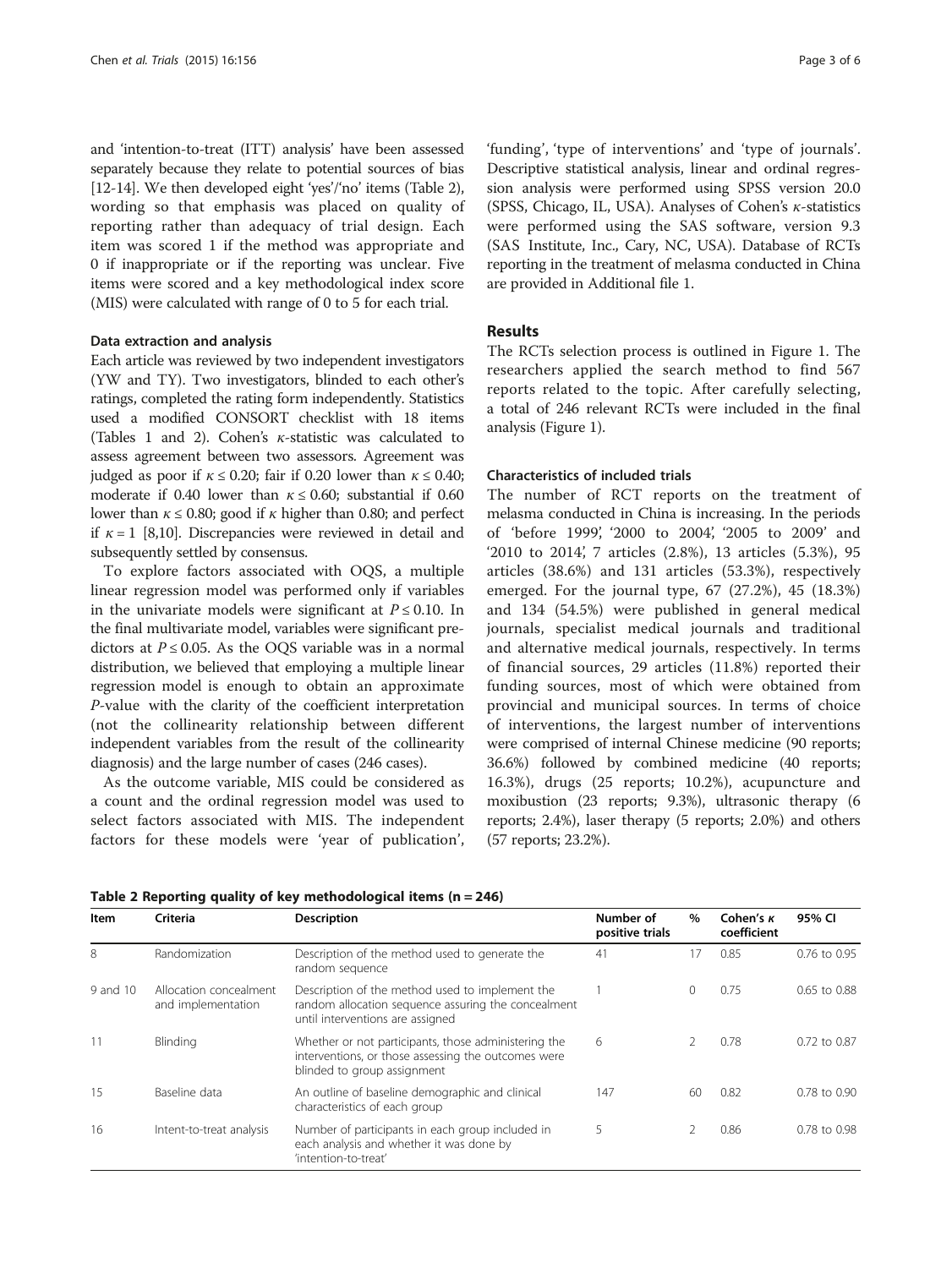<span id="page-3-0"></span>

## Quality of reporting Rating of overall reporting quality

The overall quality of reporting rating using items from the CONSORT statement was listed in Table [1.](#page-1-0) The overall level of reporting was not good; the median OQS was 7, with a minimum of 4 and a maximum of 11. Some items' information was insufficient, especially in the items of 'trial design', 'sample size', 'recruitment' and 'ancillary analyses' with a positive rate of less than 20%. A substantial agreement was observed for items 2, 3, 5, 7, 14, 18 and 19; a good agreement was observed for items 4, 6, 12, 13 and 17; a perfect agreement was observed for item 1.

## Rating of key methodological items

The median MIS was 1 with a minimum of 0 and a maximum of 3. Some items' reporting was poor, especially in the items of 'randomization', 'allocation concealment and implementation', 'blinding' and 'ITT analysis' with a positive rate of less than 10% (Table [2](#page-2-0)). A substantial agreement was observed for items 9, 10 and 11; a good agreement was observed for item 8, 15 and 16.

## Exploratory analysis: factors associated with better reporting quality

In the univariate analysis, year of publication was the only factor associated with an increased OQS. In detail, the mean OQS increased by about 0.52 for manuscripts published in the period of 5-year increments (95% CI: 0.32 to 0.72;  $P < 0.001$ ) (Table 3). With regard to the MIS, no variable was statistically significant in the ordinal regression model.

#### **Discussion**

Our study found that the reporting quality of overall and key methodological items was not satisfactory in RCTs

Table 3 Simple linear regression analysis for factors associated with better overall quality of reporting rating using items from the Consolidated Standards for Reporting Trials (CONSORT) statement (n = 246)

| <b>Variables</b>    |           | SE. |      |         | 95% CI       |  |
|---------------------|-----------|-----|------|---------|--------------|--|
| Constant            | 567       | 035 | 160  | < 0.001 | 4.97 to 6.36 |  |
| Year of publication | 0.52 0.10 |     | 5.12 | < 0.001 | 0.32 to 0.72 |  |

SE, standard error.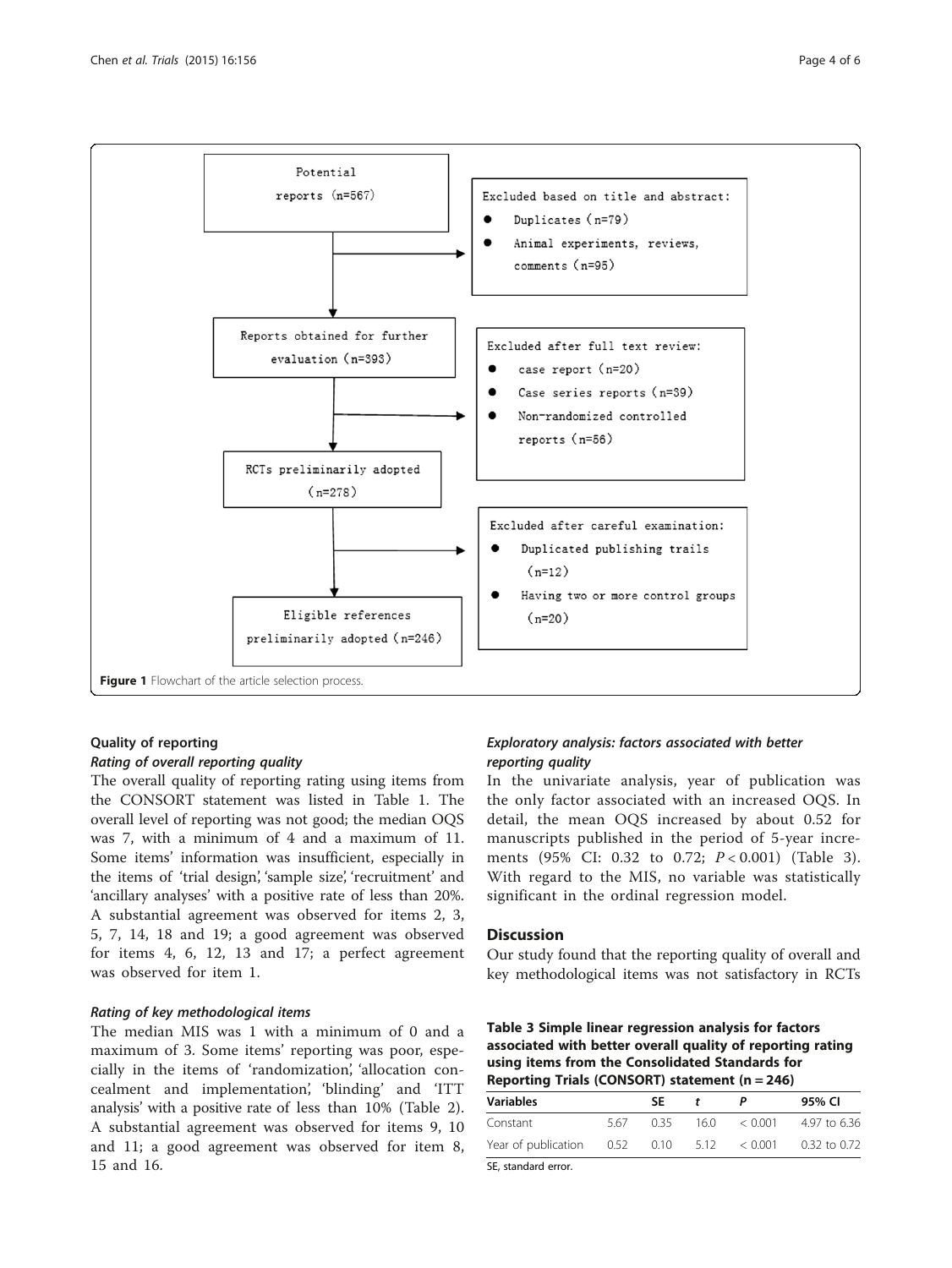<span id="page-4-0"></span>of melasma conducted in China. This indicated that RCTs in this field still needed improvement to meet the standard of reporting quality required by the CONSORT statement. There seemed to be an improvement in time for OQS as the mean OQS increased by about 0.52 for manuscripts published in the period of 5-year increments, which indicated that more and more scholars were realizing the importance of reporting in RCTs due to the widely adoption and promotion of CONSORT.

However, we identified some items where information was insufficient or inadequate in most studies, such as 'randomization', 'allocation concealment and implementation', 'blinding', 'ITT analysis', and so on. These key methodological items are critical in avoiding selection, performance/detection, and attrition bias. An overestimation of treatment effects has been demonstrated in trials with inadequate key methodological design comparison with trials that adequately reported these methodological items [[15](#page-5-0)]. Some previous studies also found it was easy to ignore the reporting importance of some key methodological items with a positive rate of less than 30% and similar overall quality of reporting had the possibility of hiding important differences in methodological quality [[7,8](#page-5-0),[10,16\]](#page-5-0). Especially, for studies in RCTs of melasma mainly conducted outside China, it is reported that there is a positive rate of 65%, 20% and 95% for items of adequate 'randomized sequence generation', 'allocation concealment' and 'blinding', respectively [[17](#page-5-0)]. This positive rate is higher than that in our study. Other studies [[16,18,19](#page-5-0)] conducted in China in other fields reported that the categories of 'randomization', 'blinding' and 'ITT' were used in about 15 to 30%, 0 to 20% and 0 to 10% of trials, respectively, which were similar to the results in our study. Meanwhile, 'trial design', 'sample size', 'recruitment' and 'ancillary analyses' should be emphasized in reports.

One limitation we should point out is that, due to the language barrier, we did not search for any manuscripts published in non-Chinese or English journals. This is a worthwhile area for future study. It remains unknown whether searching in other language journals would have altered the constitution of our sample or results. Despite this limitation, we think our results have good internal validity. Firstly, it is a meaningful topic to assess the quality of RCT- reporting in the treatment of melasma conducted in China as more and more RCTs in this field are emerging and a full review is lacking. Secondly, in our survey, the selection and abstraction processes were independently performed by two qualified assessors who were well-trained in mastering the CONSORT statement and have good agreement in item evaluation reporting.

#### Conclusions

Our findings demonstrate that the reporting quality of RCTs in the treatment of melasma conducted in China is lacking especially in key methodological items. Reporting of RCTs in this field should meet and keep up with the standards of the CONSORT statement. It is believed that with the guidance of the CONSORT statement, more and more high quality RCT-reporting on the treatment of melasma conducted in China will emerge over time.

## Additional file

[Additional file 1:](http://www.trialsjournal.com/content/supplementary/s13063-015-0677-2-s1.xlsx) RCTs reporting in the treatment of melasma conducted in China.

#### Abbreviations

CENTRAL: Cochrane Central Register of Controlled Trials; CONSORT: Consolidated Standards for Reporting Trials; ITT: intention-to-treat; MIS: methodological index score; OQS: overall quality score; RCT: randomized controlled trial.

#### Competing interests

The authors declare that they have no competing interests.

#### Authors' contributions

ZWC, YCC and JCZ planned and designed the study. YW, TY and QCZ contributed to the acquisition of data. XJD, WTS and ZSD analyzed the data and YCC provided statistical support throughout the working process. ZWC, YCC and JCZ was primarily responsible for writing the paper. All authors were involved in the drafting and revision of the paper and approved the final version of the manuscript for submission. All authors read and approved the final manuscript.

#### Acknowledgements

This research was supported by Chinese Medicine Administration of Zhejiang Province (Grant No. 2013ZA121). The funded project was entitled "Study of the effects of three flavonoids of semen astragali complanati on pigment of human epidermal cells co-culture system". The funder had no further role in the study design, data collection, analysis and interpretation of data, writing of the report, or decision to submit the paper for publication.

#### Author details

<sup>1</sup>Department of Dermatology, Wenzhou Hospital of Integrated Traditional Chinese and Western Medicine, Wenzhou Children's Hospital, Wenzhou 325000, Zhejiang Province, China. <sup>2</sup>College of Life Sciences, Zhejiang Chinese Medical University, Hangzhou 310053, Zhejiang Province, China. <sup>3</sup>Guangzhou University of Chinese Medicine, Guangzhou 510405, China. <sup>4</sup>Zhejiang Chinese Medical University, Hangzhou 310053, Zhejiang Province, China.

#### Received: 10 November 2014 Accepted: 25 March 2015 Published online: 12 April 2015

#### References

- 1. Jutley GS, Rajaratnam R, Halpern J, Salim A, Emmett C. Systematic review of randomized controlled trials on interventions for melasma: an abridged Cochrane review. J Am Acad Dermatol. 2014;70(2):369–73.
- 2. Failmezger C. Incidence of skin disease in Cuzco. Peru Int J Dermatol. 1992;31(8):560–1.
- 3. Sanchez MR. Cutaneous diseases in Latinos. Dermatol Clin. 2003;21(4):689–97.
- Wang R, Wang T, Cao L, Shen Y, Zhou C, Ding X, et al. Prevalence of melasma in Chinese Han and Chinese Yi: a survey in Liangshan district. Chin J Dermatovenereol. 2010;24(6):546–8.
- 5. Liu Q, Gao X, Liu X, Li H, Wang T, Wang X, et al. An epidemiological survey on chloasma in Zibo district, Shandong province. Chin J Dermatovenereol. 2013;27(3):283–5.
- 6. Li JY, Zhang YF, Smith GS, Xue CJ, Luo YN, Chen WH, et al. Quality of reporting of randomized clinical trials in tai chi interventions - a systematic review. Evid Based Complement Alternat Med. 2011;2011:383245.